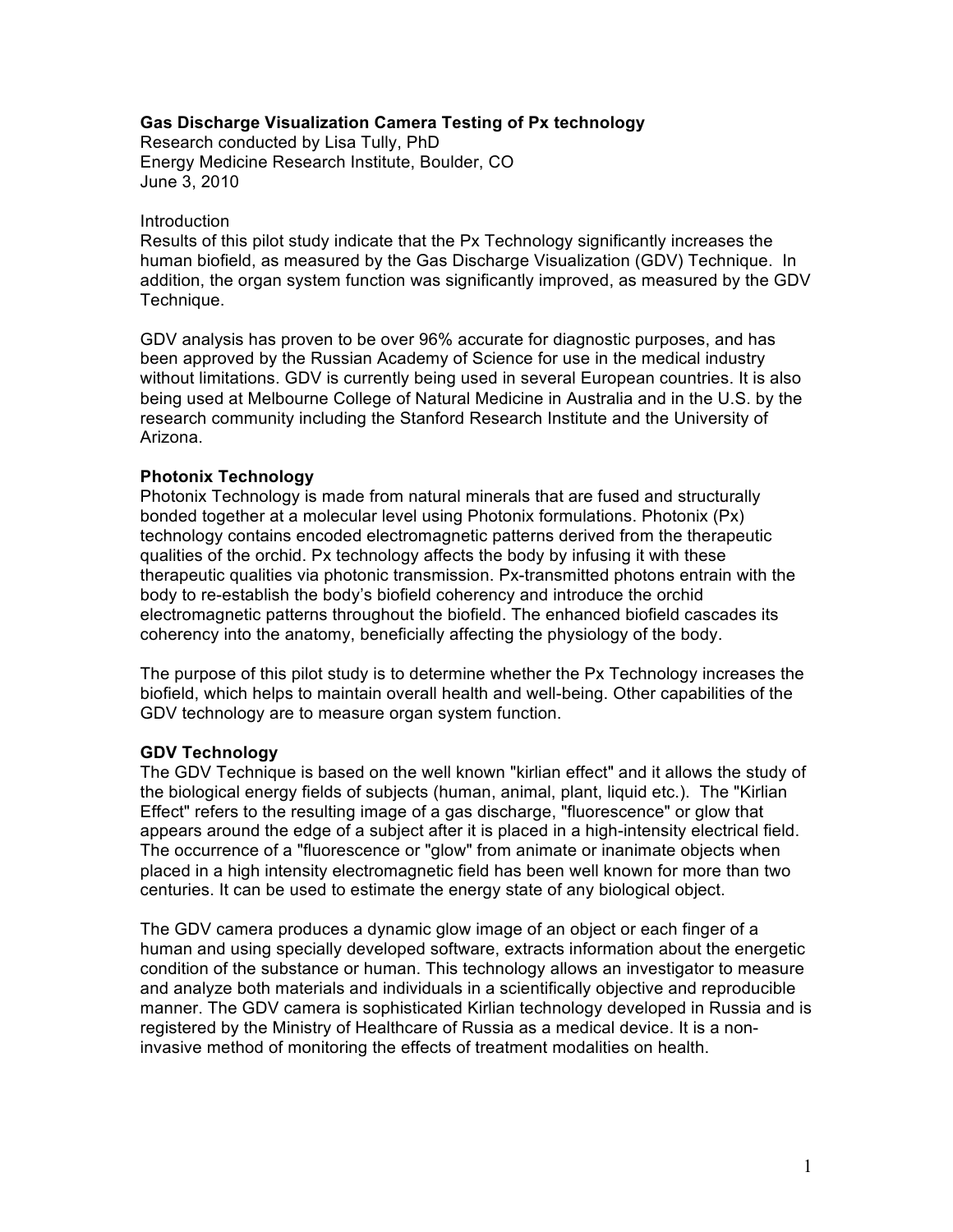# **Discussion**

The data in this pilot study shows a significant increase in the bio-energetic field of a subject after applying the Px Technology, as measured by the GDV technology. Furthermore, the organ system function of the subject is significantly increased. These results demonstrate the effectiveness of the Px Technology in its ability to increase the energy state as related to health and well-being.

## **Results**

Images were taken with a GDV camera. The images are computer generated representations of the biofield analyzed from biophoton corona discharge patterns produced by high-voltage electro-photography. The GDV assesses the subtle energy available for metabolic processes in the body. The larger the area of color around the body and the more filled in it is, the better the overall state of health.







GDV photography before and after applying Px Technology.

The image on the left was taken before applying the Px Technology and the one on the right was taken two hours after applying Px Technology. The area of the subtle energy field increased from 7,430 to 20,075 and the symmetry rose from 62% to 93%. The significant increase in the subtle energy field after applying the Px Technology demonstrates that it greatly improves ones energetic field related to health and wellbeing.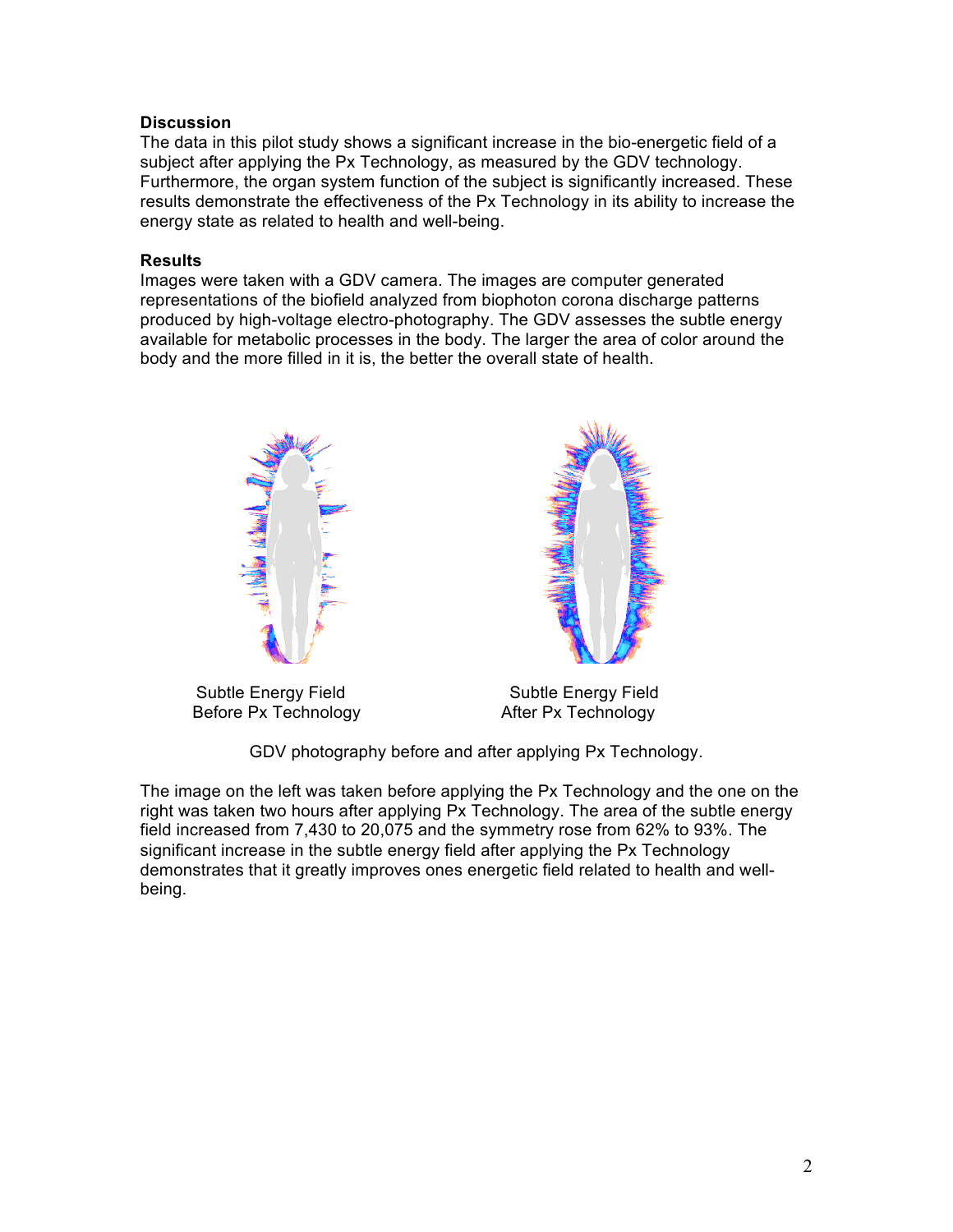

The chart above shows the results of organ system function, as measured by the GDV technique. The diagrams were produced by a GDV Camera and represent energetic levels of the organs listed. The red circle shows before and the blue circles show after applying Px technology for 2 hrs. The pink area on the figures indicates low energy levels, the green area indicates normal energy and the yellow area represents excessive energy levels (inflammation). Significant increases in energy levels are observable in several organ system functions, which indicates an enhanced system function.

The subject exhibited serious organ deficiencies in the thyroid, liver and spleen. As shown, all of the sharp decreases in the energy levels of organs and nearly all of the decreases in the organ energy levels were reversed. The energy levels of all organs are significantly increased, indicating an increase in overall health and well-being.

### **Conclusions**

The results of this pilot study show a significant improvement in the human biofield and organ system function after applying the Px Technology, as demonstrated by GDV testing. The significant increases in all of these tests show a dramatic effect of the